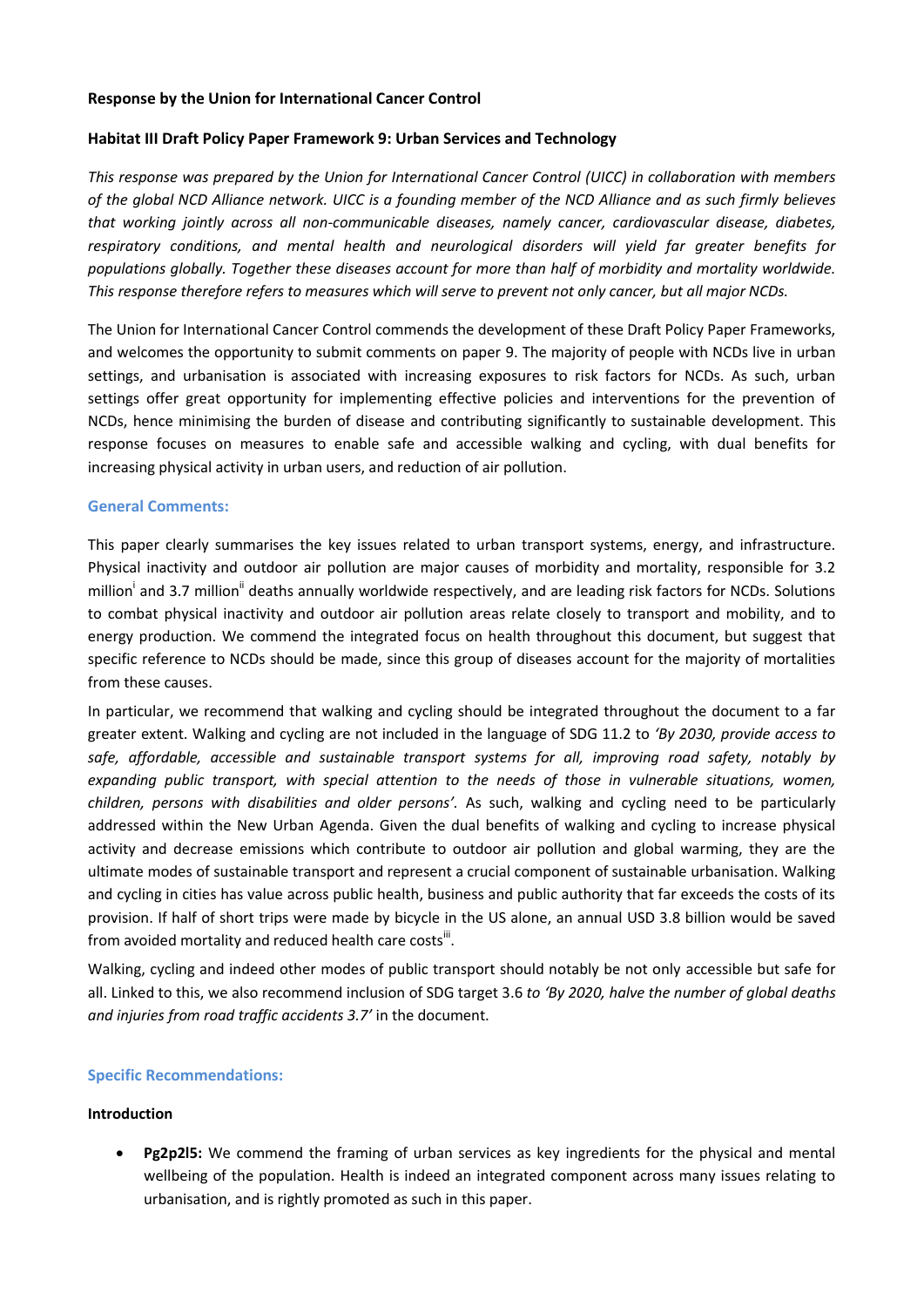## **Challenges**

- **Pg4b1:** We support inclusion of the statistics on cities consuming around 75% of global primary energy, and being responsible for 70% of global greenhouse gas emissions. In addition, we recommend including the statistic that outdoor air pollution, a key consideration when optimising infrastructure and energy supply, alone is responsible for 3.7million deaths annually.
- **Pg5b1:** We welcome the consideration of the impact of congestion on well as citizens' wellbeing, and suggest that interventions to promote walking and cycling as well as to improve public transport will reinforce positive patterns of reducing air pollution from congestion, while also replacing trips made by car with trips made by walking, cycling or by public transport, all of which have lower emissions per capita, thus reducing outdoor air pollution.
- **Pg5b4:** The paper notes that private motorized modes of transport are dominant in developed economies and absorb an extremely high proportion of energy in comparison to their transport effects. This offers yet more rationale to promote walking and cycling as essentially carbon-free and healthy modes of transport. These modes of transport should be perceived not only as equal and complementary to public transport, rather as distinctly valuable urban transport since as they offer certain health and carbon-related benefits not provided by public transport.
- **Pg6:** We welcome the barriers and structural constraints laid out but recommend additional consideration of the fact that in urban policy making and funding of infrastructure development, walking and cycling are often not seen as equally important policy options to deliver urban services. This is also the case for international funding mechanisms for urban infrastructure. As a result, the benefits of walking and cycling (decarbonisation, environmental quality, health and well-being) are underrepresented in urban policy making. New cost-benefit models for urban transport are needed for effective policy making.
- **Pg6b2:** Regarding insufficiency of funds allocated at the local level, cost benefit analysis of walking and cycling will demonstrate their applicability and benefits across all settings, and their particular value and advantage in low income settings. Cost benefit analysis would also be of use in overcoming the issue noted in this section that the user costs of private motorised transport modes do not reflect their full costs.

#### **Priorities**

- **Pg7s1#1**: Basic urban services are well defined in the introduction of the paper, and we recommend reiterating in this section that basic urban services also relate closely to health issues: basic urban services (and equitable access to them) are required to attain good health and well-being.
- **Pg7s1#2**: We suggest that the language 'fossil fuelled and individual car‐based transport needs to be regarded as a complementary means of transport and drastically downscaled in favour of eco-mobility (non‐fossil fuel based public transport, cycling, walking)' be phrased more strongly to read 'fossil fuel and car-based transport must be dramatically reduced, and ultimately phased out entirely. Progress can be made initially through interventions to promote and strengthen eco-mobility solutions including public transport, walking and cycling'.
- **Pg7s2b2:** As part of this point on energy, we recommend consideration of the impact of fossil fuels vs renewable energy sources on human health. Transition to renewable energy sources is extremely beneficial for health, with wind energy causing 1/1000 the number of mortalities per kilowatt hr of electricity generated in comparison with coal<sup>iv</sup>. The negative health effects of extractive industries for fossil fuels such as hazards due to coal-fired power plants or fracking should be well noted particularly in the urban context, since both occur in urban or peri-urban areas. When transitioning to renewable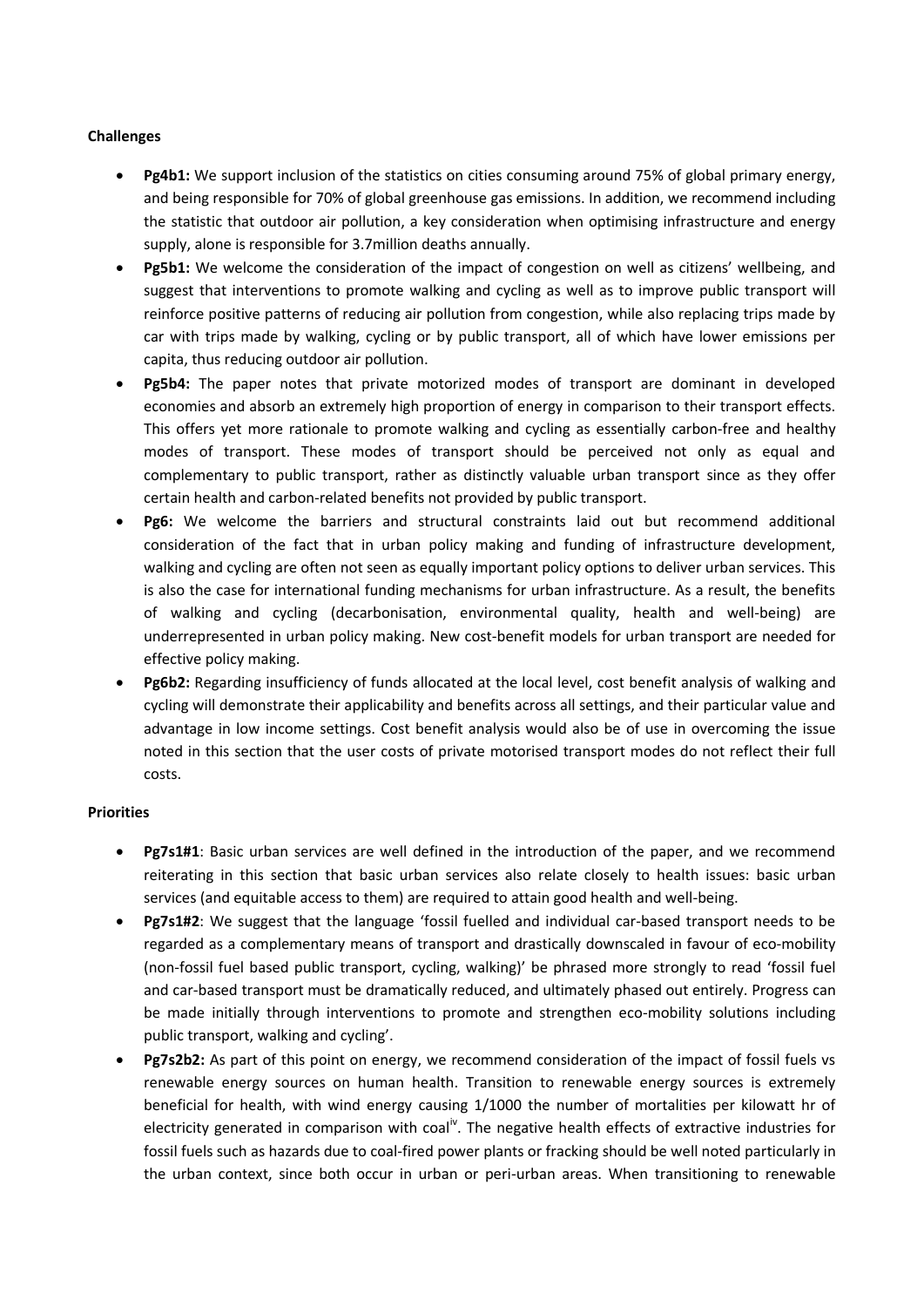energy, efforts should also be made to minimise detrimental impact to health, since these can still have negative impacts on health even if to a far lesser degree.

- **Pg8b1:** We appreciate the mention of health as one key objective, and also especially the reference to walking and cycling.
- **Pg9l6:** This sentence on recognition of the street as an essential public space can also make reference to the need of redistribution of public space amongst the various users of street space. Currently this distribution is typically skewed towards cars (both in terms of number of trips made and space occupied by automobiles even when not in use), and greater prioritisation should be given to ensure safety of walking and cycling.
- **Pg9:** In the section on 'Targets related to policy priorities', we commend the mention of SDG3, and recommend specific reference be made to non-communicable diseases (target 3.4) and road traffic injuries (target 3.6) given other health areas are less relevant in this context.
- **Pg9b5:** We support the recommendation of considering co-responsibility between institutions of government, and recommend that this language is strengthened to say 'delivery of basic services should be centred around the principle of subsidiarity'.
- **Pg10l2:** We support inclusion of access to markets, on account of the accessibility of fresh, nutritious foods which can be obtained by citizens.
- **Pg10l4:** We note that walking and cycling offer the ultimate benefit in reducing cities' carbon footprint, and as such strongly recommend that walking and cycling be noted here, and specifically promoted in the bulleted objectives that follow. We propose inclusion of this language: *'Walking and cycling should be recognized as uniquely efficient and beneficial in terms of zero carbon emissions and promotion of physical activity, and are thus highly valuable urban transport modes which should be accessible by all citizens.'*
- **Pg10l5:** We furthermore commend the timely reference to the COP21 agreement, and recommend that the connection between COP21 and eco-mobility choices be referred to at the start of the document.
- **Pg10b2:** We strongly recommend adding an additional phrase to this point to read *'Urban mobility should support overall sustainability objectives....with the least possible detrimental impact on environment and human health.'*
- **Pg10 final paragraph:** We recommend inclusion of target 3.6 in addition to 11.2, since both are directly relevant to transport systems and will serve to benefit human health. With specific regard to 11.2, we again note that walking and cycling are not mentioned in the language of the target, and should be specifically incorporated into this document. This comment also applies to the mention of SDG11.2 on page 16 regarding international action for implementation.

# **Implementation**

- **Pg11s2l4:** We recognise the need for 'quick wins' and recommend that walking and cycling indeed offer this in terms of the measures required to promote them and the effect on health and reduced congestion and emissions observed with their use.
- **Pg11s2b1:** We recommend adding the phrase 'and protect health' directly after 'to reduce climate change'.
- **Pg12l1:** We strongly support the inclusion of health service in the list of societal benefits that can be reaped from redistribution of financial resources from e.g. inefficient use of energy. We also note that walking and cycling offer cost-efficient alternatives to modes of transport placing a burden on society, and that costs saved by walking and cycling could be reinvested to promote them further.
- **Pg13:** We are in full agreement with the sector-wise measures set out for the health sector. We additionally note that the health sector has a duty to promote the necessity to ensure access to fresh and healthy local food, and additionally to promote walking and cycling as transport modes for improving public health.